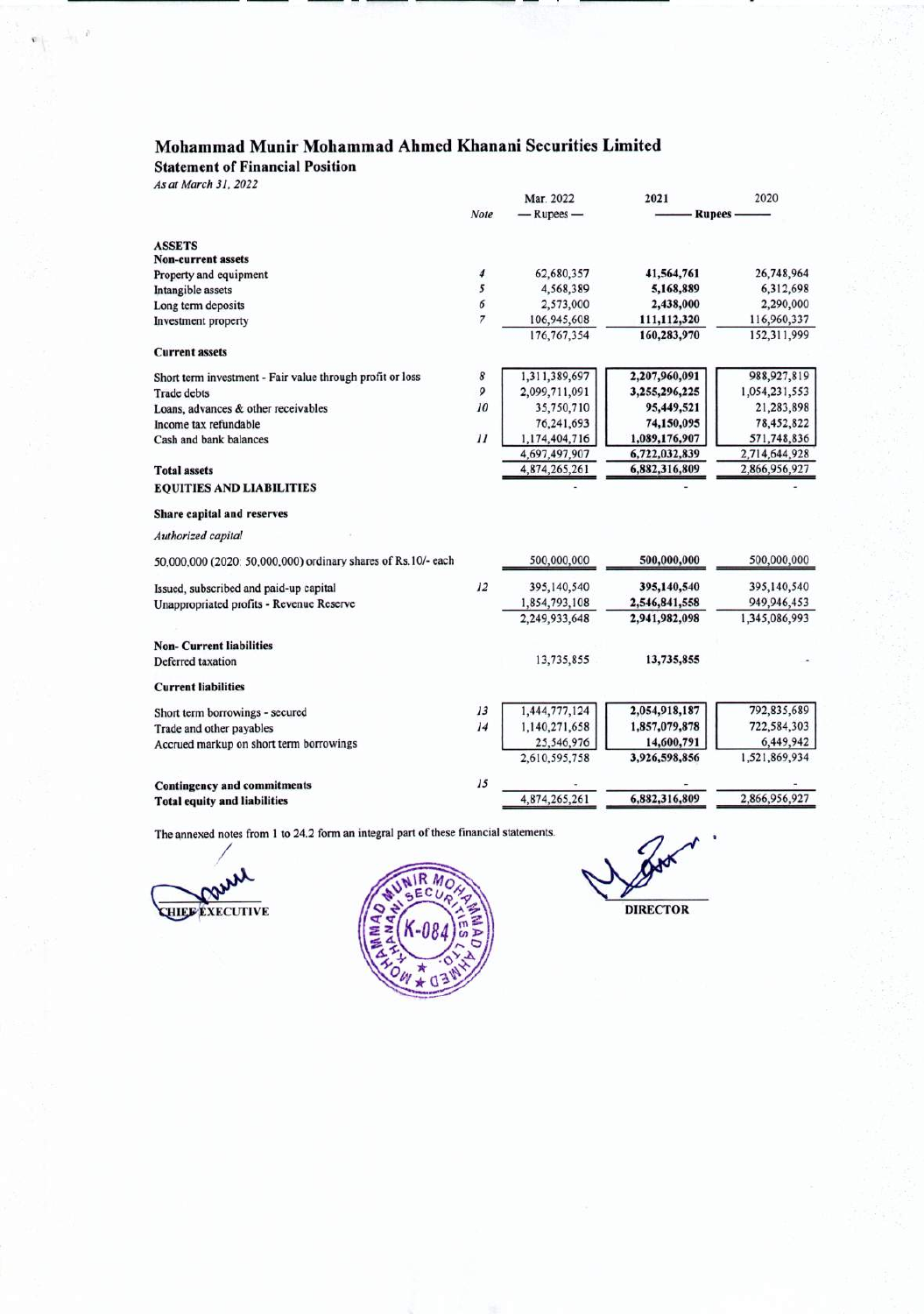**Statement of Profit or Loss** 

*For the period ended March* 31, *2022*

|                                                    |      | Mar. 2022       | 2021            | 2020           |
|----------------------------------------------------|------|-----------------|-----------------|----------------|
|                                                    | Note | $-$ Rupees $-$  | <b>Rupees</b>   |                |
| Operating revenue                                  | 16   | 279,486,401     | 519,714,710     | 161,285,611    |
| Capital gain /(loss) on sale of investments - net  |      | (82, 531, 940)  | 1,289,239,087   | 124,090,233    |
| Net Change in unrealized gain on re-measurement of |      |                 |                 |                |
| short term investments                             | 8    | (672, 869, 222) | 221,080,045     | 220,044,166    |
|                                                    |      | (475, 914, 761) | 2,030,033,842   | 505,420,010    |
| Administrative and operating expenses              | 17   | (121, 292, 168) | (187, 837, 934) | (74, 266, 812) |
| Finance costs                                      | 18   | (89, 549, 598)  | (55,647,533)    | (74, 384, 016) |
| Other income                                       | 19   | 13,970,272      | 15,521,122      | 13,472,912     |
| <b>Profit before taxation</b>                      |      | (672, 786, 255) | 1,802,069,497   | 370,242,095    |
| Taxation                                           | 20   | (19, 262, 195)  | (205, 174, 392) | (7,070,404)    |
| <b>Profit after taxation</b>                       |      | (692, 048, 450) | 1,596,895,105   | 363,171,691    |
| Earnings per share - basic & diluted               | 21   | (17.51)         | 40.41           | 9.19           |

The annexed notes from 1 to 24 form an integral part of these financial statements.



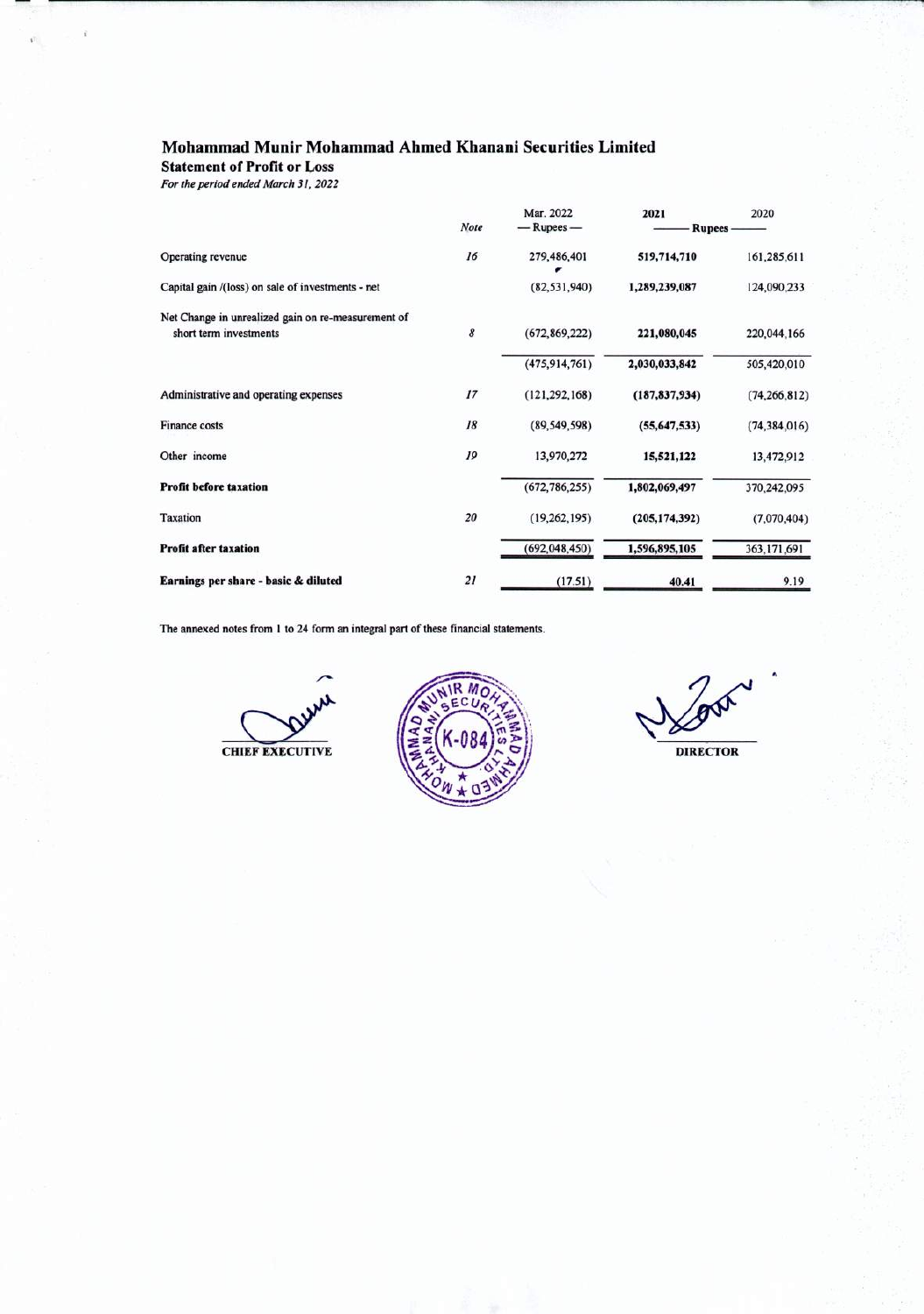Statement of Comprehensive Income

*For the period ended March* 31, *2022*

|                                           | Mar. 2022<br>$-$ Rupees $-$ | 2020<br>2021<br>Rupees |               |
|-------------------------------------------|-----------------------------|------------------------|---------------|
| Profit after taxation                     | (692,048,450)               | 1,596,895,105          | 363, 171, 691 |
| Other comprehensive income                | ٠                           |                        | ۰             |
| Total comprehensive income for the period | (692,048,450)               | 1,596,895,105          | 363, 171, 691 |

The annexed notes from 1 to 24 form an integral part of these financial statements.



瓜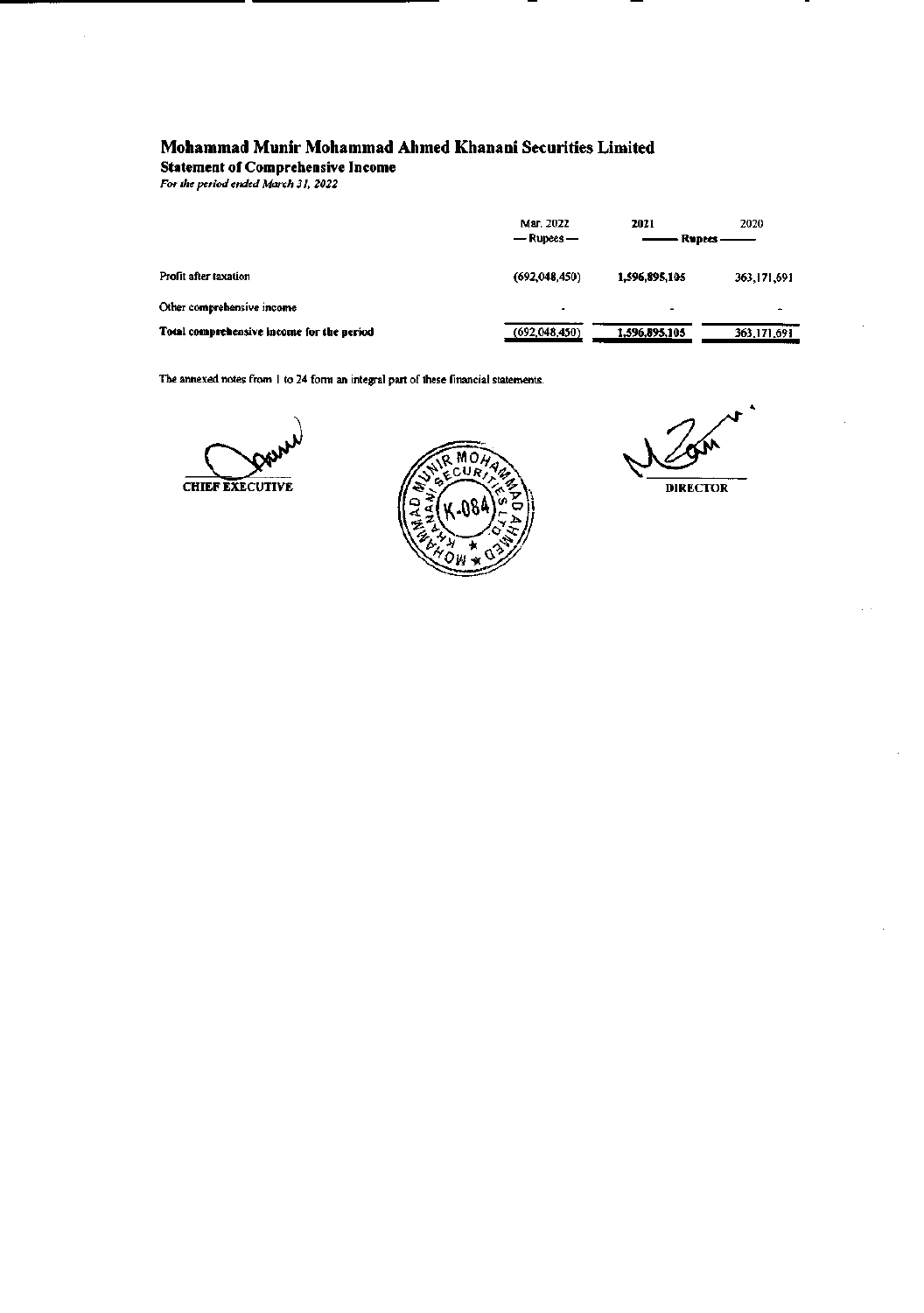Statement of Changes in Equity

*For theperiod ended March* 31, *2022*

|                              | Issued,<br>subscribed<br>and paid up<br>capital | Unappropriated<br>profits | <b>Total</b>    |  |
|------------------------------|-------------------------------------------------|---------------------------|-----------------|--|
|                              |                                                 | <b>Rupees</b>             |                 |  |
| Balance as on June 30, 2020  | 395, 140, 540                                   | 949,946,453               | 1,345,086,993   |  |
| Profit after taxation        |                                                 | 1,596,895,105             | 1,596,895,105   |  |
| Other comprehensive income   | -                                               |                           |                 |  |
| Balance as on June 30, 2021  | 395,140,540                                     | 2,546,841,558             | 2,941,982,098   |  |
| Profit after taxation        |                                                 | (692, 048, 450)           | (692, 048, 450) |  |
| Other comprehensive income   |                                                 |                           |                 |  |
| Balance as on March 31, 2022 | 395,140,540                                     | 1,854,793,108             | 2,249,933,648   |  |

The annexed notes from 1 to 24 form an integral part of these financial statements.

CHIEF EXECUTIVE